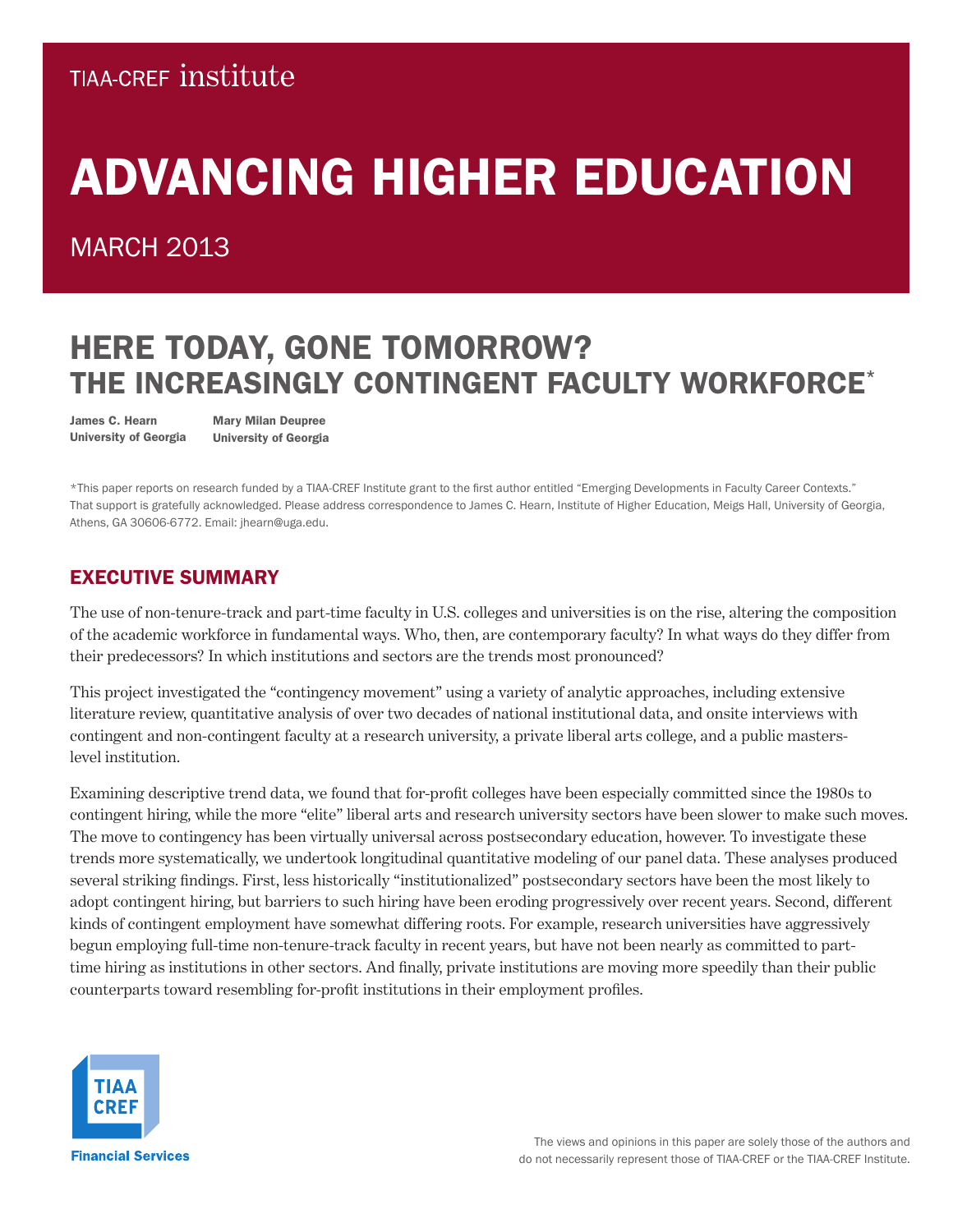Our interviews with faculty at different institutions suggest that these developments have not come without some costs. Although recent national surveys of tenured and non-tenured faculty consistently suggest rather high levels of satisfaction, our interview respondents often voiced unease over recent developments, and contingent faculty frequently expressed anxiety and a sense of professional compromise.

With no evidence that any part of U.S. higher education is immune to the contingency movement, the established nature of governance, leadership, decision processes, and careers in higher education will require substantial rethinking. Ideally, the work reported here will contribute to the conversation.

#### INTRODUCTION

Dramatic transitions are taking place in the faculty workforce in U.S. colleges and universities. Iconic images of the beloved faculty member as an enduring fixture on ivied campuses, mentoring successive generations of students, are becoming less and less representative of the realities across the nation's diverse range of postsecondary institutions. Today, about one-third of all college faculty are off the tenure line (Lee, 2008). As Finkelstein, Seal, and Schuster (2011) noted in a recent report in this series, heavy reliance on full-time tenured and tenure-track professors charged with teaching, research, and service responsibilities constituted an "integrated, institutionally based" model that is now fading relative to a more differentiated model in which different people perform different roles, often in varied sites and with varied time commitments. Thus, the notion of the faculty career is shifting in important ways. In effect, career responsibilities are being unbundled, lodged across multiple actors (research associates, clinical instructors, adjunct faculty, program directors) rather than centered in single professionals.

Who, then, are contemporary faculty? In what ways do they differ from preceding generations of faculty? What are the implications of the "dis-integrating" movement for their work roles and reward structures? In which institutions and sectors are these trends most pronounced, and what organizational factors are associated with, and influencing, the institutional transitions away from long-term, career-oriented employment patterns toward more flexible, time-uncertain workforce arrangements? We have been investigating such questions about the "contingency movement," using a variety of analytic approaches. Our particular focus has been on the how those changes have influenced not only workplace contexts but also the views of faculty members themselves.

Our project has encompassed three major components. First, we reviewed the existing research literature regarding recent developments in the contexts of faculty work to establish a baseline for our new empirical analyses. Second, we quantitatively analyzed organizational and financial data on colleges' and universities' employment of faculty, with particular attention to faculty hired through something other than traditional, tenure-line arrangements. Third, we conducted numerous onsite interviews with contingent and non-contingent faculty at a private liberal arts college, a public masters-level institution, and a public research university. In this report, we discuss the emerging research evidence from our own work and that of others, leavening this discussion with illustrative comments drawn from our interviews.

#### THE EMERGING CONTEXTS OF FACULTY WORK

The most immediately visible sign of the recent changes in academic workplace is demographic. Once a profession mainly for white men, the American professoriate has dramatically diversified since the 1970s. Increasingly, institutions are hiring women and, to a lesser extent, faculty of color, although both groups tend to be disproportionately concentrated in "softer" disciplines, lower ranks, lower pay grades, and less prestigious institutions (Toutkoushian & Bellas, 2003; Toutkoushian & Conley, 2005; Toutkoushian, Bellas, & Moore, 2007). This increasing diversity by gender and race/ethnicity has been accompanied by increasing homogeneity by age: in 1969 over one-third of all full-time faculty were age 35 or under, but by the late 1990s that number had shrunk to under one tenth (Schuster & Finkelstein, 2006), with little reversal in more recent years.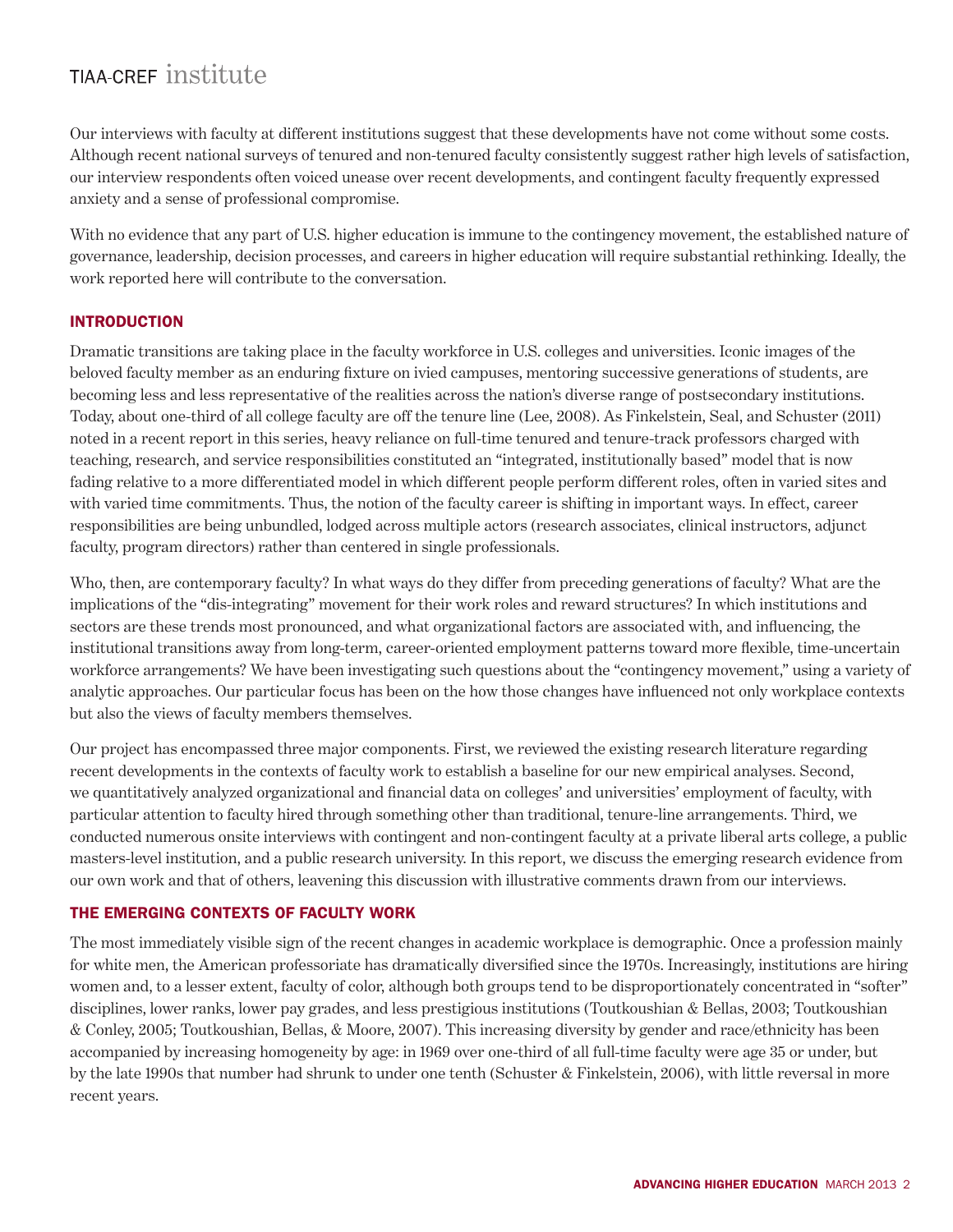But more dramatic than the demographic changes have been the changes in employment terms. In higher education's remarkable era of post-World War II growth, from the 1950s through the 1980s, faculty in a unit could usually assume that the positions of retiring faculty would be refilled as originally structured. That is, a tenured senior professor would most often be succeeded by a newly hired tenure-line junior professor. In subsequent years, however, "position control" has drifted upward from academic units toward deans and provosts, and administrators seeking flexibility and marketplace adaptability are often eager to hire in new ways. Notably, the use of contingent faculty is on the rise: faculty hired off the tenure track, on time-delimited contract, and sometimes at less than full-time. From 1970 to 2001, the number of part-time faculty increased by 376%, just over 5 times as fast as the full-time faculty increases (Schuster & Finkelstein, 2006). At the same time, the proportions of faculty hired full-time but off the tenure track have grown remarkably, as well. Today almost two-thirds of the faculty members are non-tenure-track, and that number is likely to grow (Lee, 2008).

There are striking differences in the work lives of faculty off the tenure track. Financially, full-time non-tenure-track faculty members generally earn 26% less than their tenured full-time counterparts (Curtis & Jacobe, 2006). Similarly, part-time faculty members earn a substantially smaller salary than full-time non-tenure-track faculty, and part-time faculty tend to be ineligible for benefits or promotion (Toutkoushian & Bellas, 2003; Hollenshead, et al., 2007).

Contingent faculty members often also work in more austere environments. Institutions often exclude non-tenuretrack faculty from orientations and mentoring programs, and often have limited access to office space, supplies, and administrative support (Gappa & Leslie, 1993; Outcalt, 2002; Baldwin & Chronister, 2001; Gappa & Leslie, 1993). Opportunities for professional development and funding for research are also less common (Hollenshead et al., 2007; Outcalt, 2002; Baldwin & Chronister, 2001; Gappa & Leslie, 1993).

To the extent that institutional effectiveness is dependent on faculty commitment to, and engagement in, faculty governance (Birnbaum, 1988; Weick, 1979; Williams et al., 1986), the growth of contingent faculty hiring raises significant questions. Contingent faculty are provided fewer opportunities for governance participation, have less autonomy in academic choices such as course planning, and less ability to effect change in academic operations (Fairweather, 1996; Gappa & Leslie, 1993; Hollenshead et al., 2007; Baldwin & Chronister, 2001).

In the end, educational quality may be influenced. If contingent faculty are reluctant to grade rigorously, for fear of accumulating negative student reviews and thus shaky prospects for contract renewal, then educational outcomes may deteriorate as contingent hiring increases (Benjamin, 2003). Reflecting this suggestion from the research, one of our interviewees commented:

> When you are a lecturer I mean you live and die by those course evaluations by students. It's really weird. Nobody goes and watches you teach or anything. And so it's kinda odd, and I mean in a way bad, because lecturers are really at the mercy of their student evaluations. And so want to be easy enough that they're not going to ding you. So, yeah it definitely changes your attitude about how you respond to the students and how you are making your test up and the kinds of demands you are making on them.

What is more, the marginal working conditions noted above may make contingent faculty less prepared for class, less available for meeting with students, and less likely to hold office hours (Eckler, Field, & Goldstein, 2009; Benjamin, 2002 & 2003; Jacoby, 2006; Umbach, 2007).

Beyond their generally inferior working conditions, contingent faculty often have something else on their minds: securing their next jobs. Several of our non-tenure-line respondents said as much: "I still apply for a lot of jobs every year," one noted, and another stated "I spend time drafting letters and I would otherwise do other things." Because lack of faculty interaction with students has regularly been associated with less favorable undergraduate outcomes (Pascarella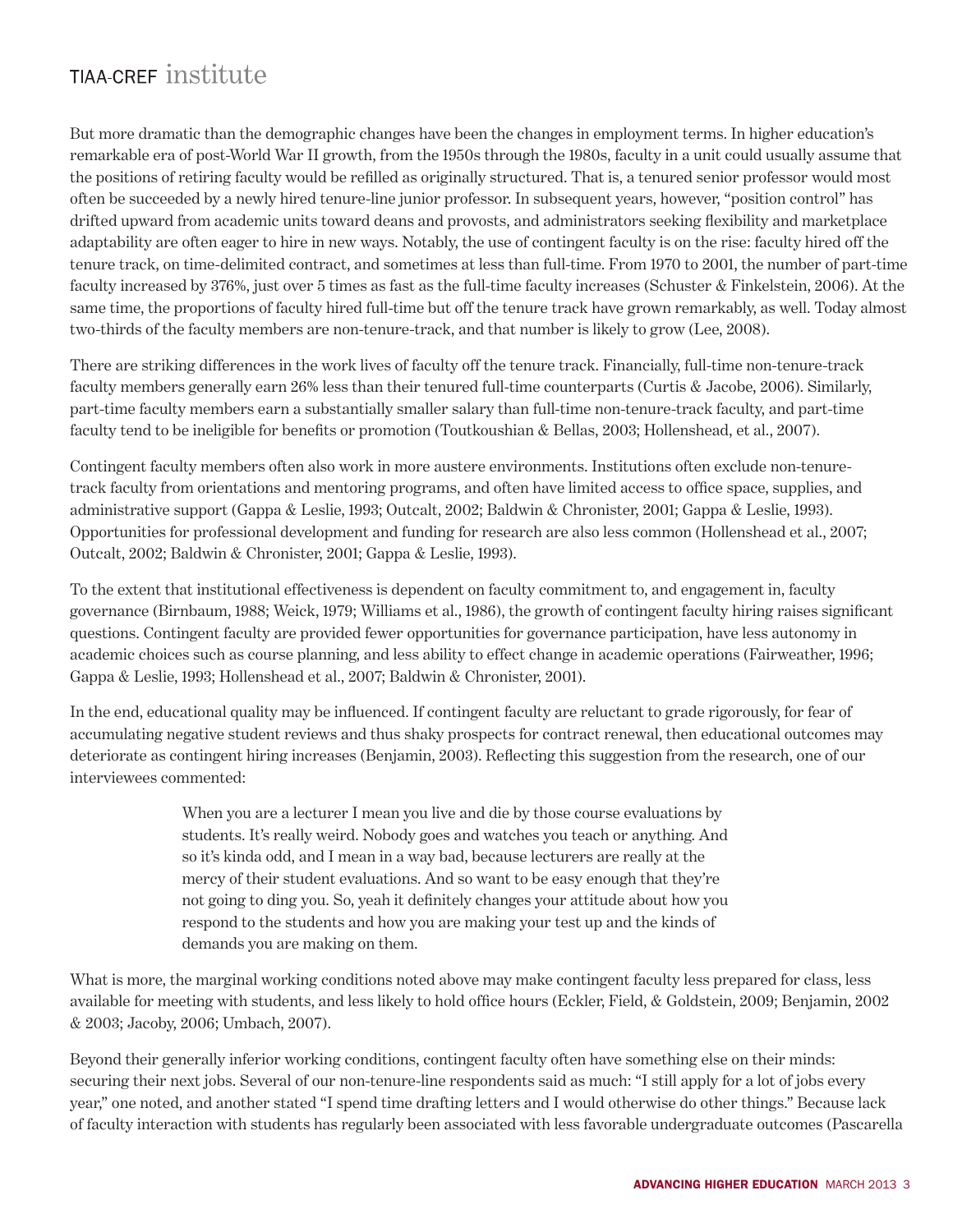& Terenzini, 2005), it is not surprising that several studies have found lower graduation rates at schools with higher proportions of non-tenure-line faculty (Ehrenberg & Zhang, 2005; Ehrenberg, 2006; Jacoby, 2006; Umbach, 2007).

Many rationales have been developed for the trend toward contingent hiring, and most are connected directly or indirectly to finances. With public demand for higher education growing and public support for government spending on higher education declining (Cross & Goldberg, 2009; Schuster & Finkelstein, 2006), institutions hiring off the tenure line can reduce costs for faculty benefits packages, can avoid locking institutions into long-term employment commitments in financially unrewarding fields, can reduce space needs, and can adaptively offer courses with high demand, generating more revenue. Sometimes, contingent hiring can also reduce salary costs, but there can be offsetting cost rises owing to repeated searches to fill regularly re-opening positions, and contingent faculty can cost more per course than tenureline faculty in some high-demand fields. Overall, though, there is little question that part-time and non-tenure-track faculty usually increase institutions' staffing flexibility and often save money. As Fairweather (2007) has suggested, the shift reflects a "conscious choice by academic leaders to shape the professoriate in a more market-responsive (and cheaper) way."

Our interview respondents reflected these growing realities. A lecturer in history at a public research university said "They're gonna get people like me to save a few grand… I generate three times my salary in tuition. So you know, there we are." At the same institution, a tenured faculty member saw what he wryly termed an "institutional irony:"

> Students, undergraduate students, really like graduate student instructors, part time instructors, and full time lecturers. And my theory of why they really like these people is one: they are closer in age and they can relate better to them. That's one theory. The other theory is that because their futures are dependent on those evaluations they are going to grade more generously and more lightly. Students like that. From a student point of view, it's become quite popular with people. From a departmental or instructional or university point of view, students are not getting what they are paying for. We are not delivering quality education that I believe we should be.

Interestingly, contingent faculty are split on whether they want greater engagement in departmental and university governance. One lecturer at our public research university observed that while contingent faculty in her unit had votes on undergraduate curriculum, they did not get to vote "for example, for a chair of the department which, frankly, I strongly disagree with since that would impact, very strongly, me here. So I feel like we should have a voice in that." But another noted that, "As long as I've got a 4-4 load and a year-to-year contract, no, I'm not willing to do that extra level of service." And another said "I just don't have the time. In some ways, I think one of the great things about this job is that I don't have those requirements, to be honest. I think if they put committee requirements on me, if that came down from on high that I had to do that, it would be a nightmare." Some anger came out in one lecturer's comment that "In this position, frankly, I wouldn't want to be [involved in governance]. I feel like I'm not getting the perks, why should I put in the extra work?"

Whatever one's views on appropriate levels of engagement for non-tenure-line faculty, the ambiguities of the emerging workplace are ever-present. One respondent noted that "it felt very awkward sitting in those faculty meetings when a vote would happen and I would kind of go, 'am I supposed to be able to vote on this or not?'" In reality, most units likely have not addressed, much less resolved, all the basic governance questions emerging with contingent labor, most notably including the question of exactly who is empowered to vote on which questions.

#### TRENDS IN INSTITUTIONS' FACULTY EMPLOYMENT PROFILES

Figures 1, 2, and 3 provide graphic representation of the dramatic trends in faculty employment over the recent decades. The data are from the Delta Cost Project [DCP], which synthesizes the National Center for Education Statistics' Integrated Postsecondary Data System [IPEDS]. The DCP database contains over 500 indicators for the years 1987-2008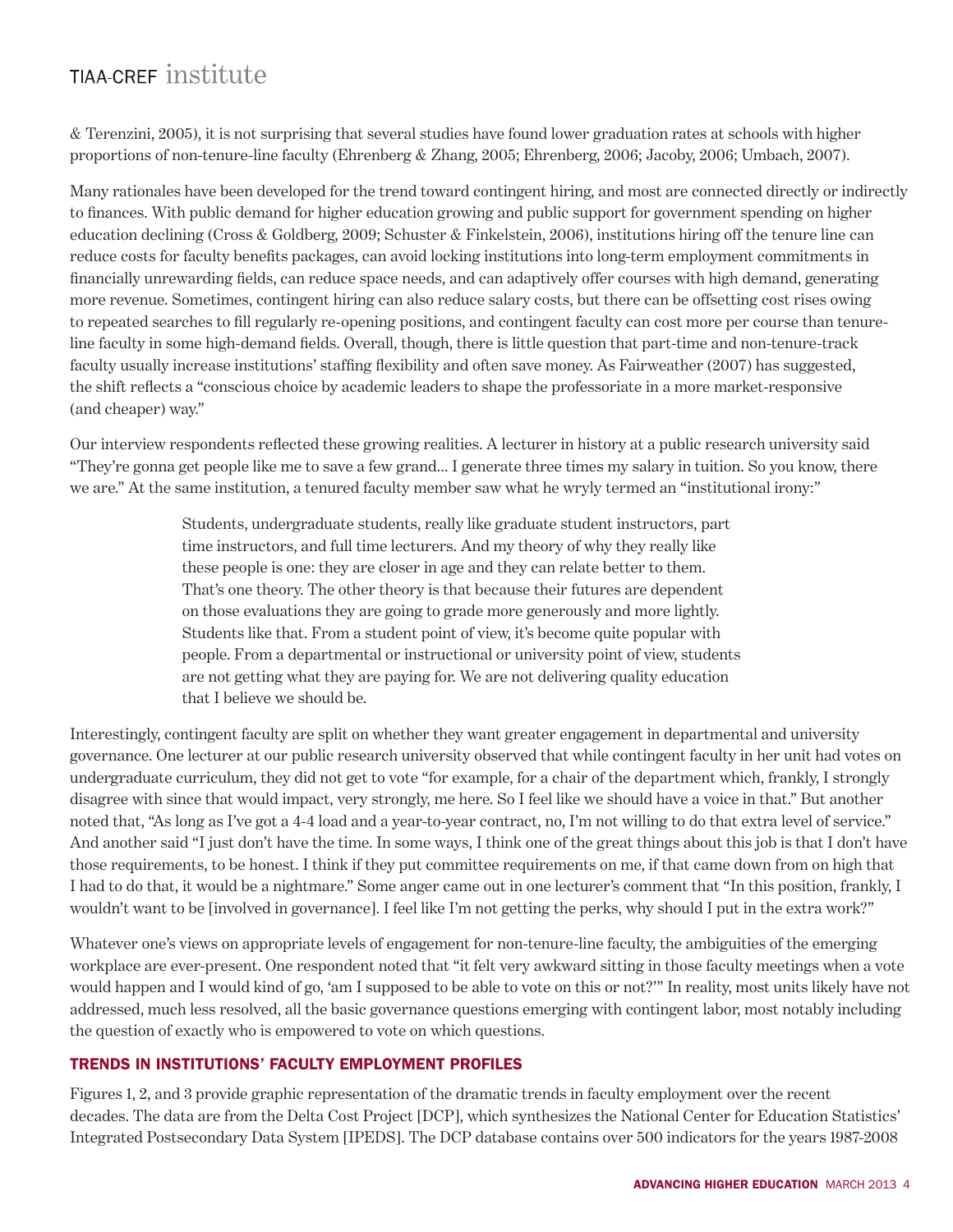for every U.S. postsecondary institution participating in federal financial aid programs (DCP data are available at http:// www.deltacostproject.org). The figures reflect, respectively, the growth of part-time faculty as shares of all faculty (all such hires are off the tenure track), the growth of full-time non-tenure-line faculty shares, and the growth of contingent hiring in general (the combination of the two kinds of non-tenure-line shares).

Figure 1 presents the share of part-time faculty employed by institutions from 1988 to 2008. As suggested by the figure, the growth of part-time faculty shares has been dramatic in many institutional sectors, and especially in the less "elite" sectors such as baccalaureate-associates institutions and more specialized masters-level institutions. Conversely, in the liberal arts colleges and in research extensive institutions, such as state flagship universities and the elite private universities, the growth in part-time faculty ranks has been less aggressive.



#### FIGURE 1 SHARE OF PART-TIME FACULTY 1988-2008, BY INSTITUTION TYPE

Figure 2 presents the share of full-time non-tenure-line faculty shares by institutions from 1988 to 2008. Changes in this form of contingent faculty hiring have varied more strongly across institutional sectors. In fact, proportional growth has leveled off or reversed in all sectors except the research extensive institutions, where this form of employment has skyrocketed since the mid-1990s. Conversely, in baccalaureate-associates institutions, shares of this kind of employment are now lower than in 1988.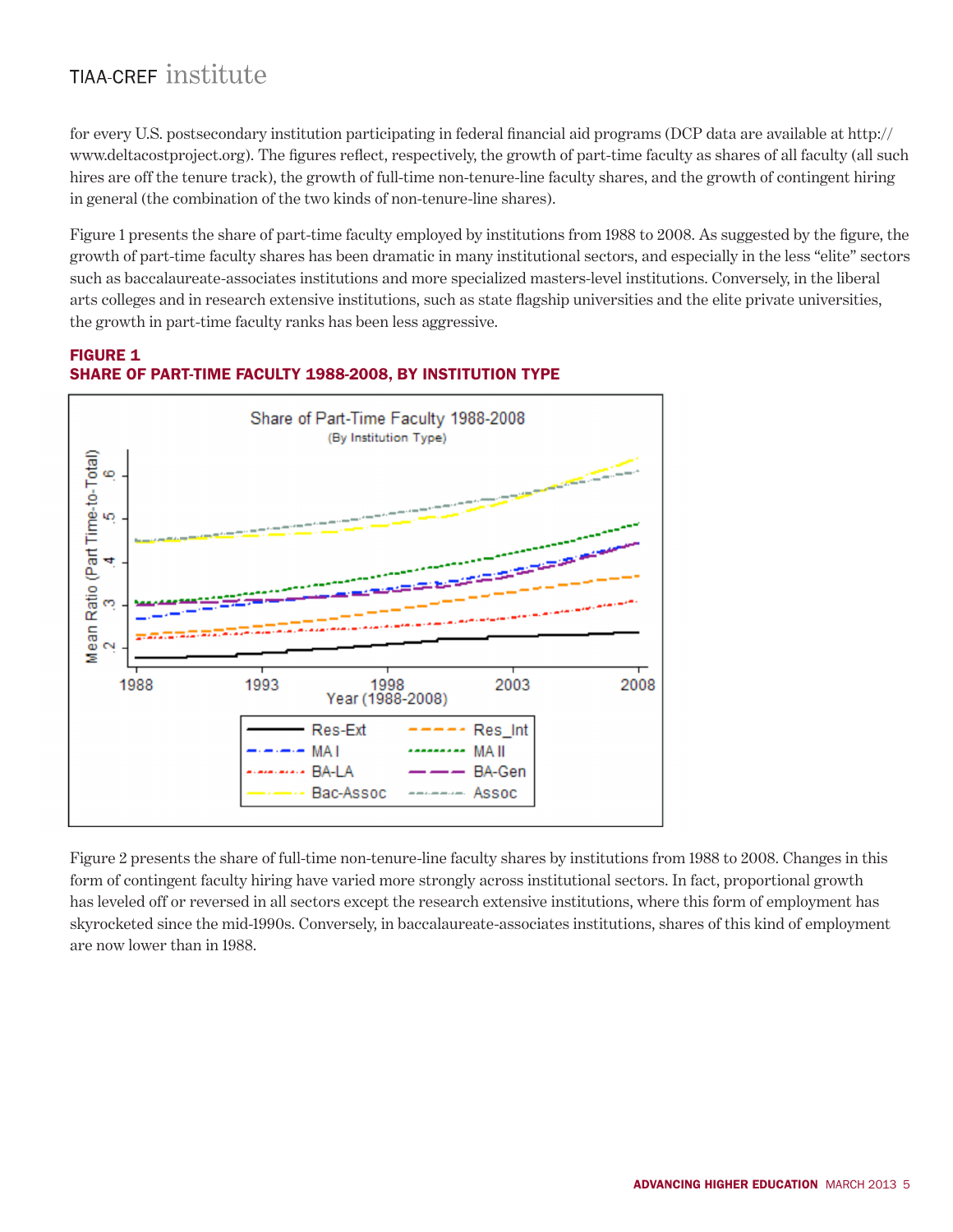



SHARE OF FULL-TIME, NON-TENURE-TRACK FACULTY 1988-2008, BY INSTITUTION TYPE

Figure 3 considers these two kinds of employment together, presenting the share of all part- and full-time non-tenureline faculty employed by institutions from 1988 to 2008. Looked at conversely, these trends represent the declining share of employment on traditional tenure lines. Changes in overall contingent faculty shares are rather consistent across institutional sectors. Blending the backing away from full-time non-tenure-line hiring in all but research extensive institutions with the aggressive growth in part-time hiring in many institutions, the overall picture is one of steady erosion of tenure-line employment shares over the 20-year period. That erosion is most visible in the research university sector, where trend lines point to tenure-line faculty being less than half of all faculty within the next decade.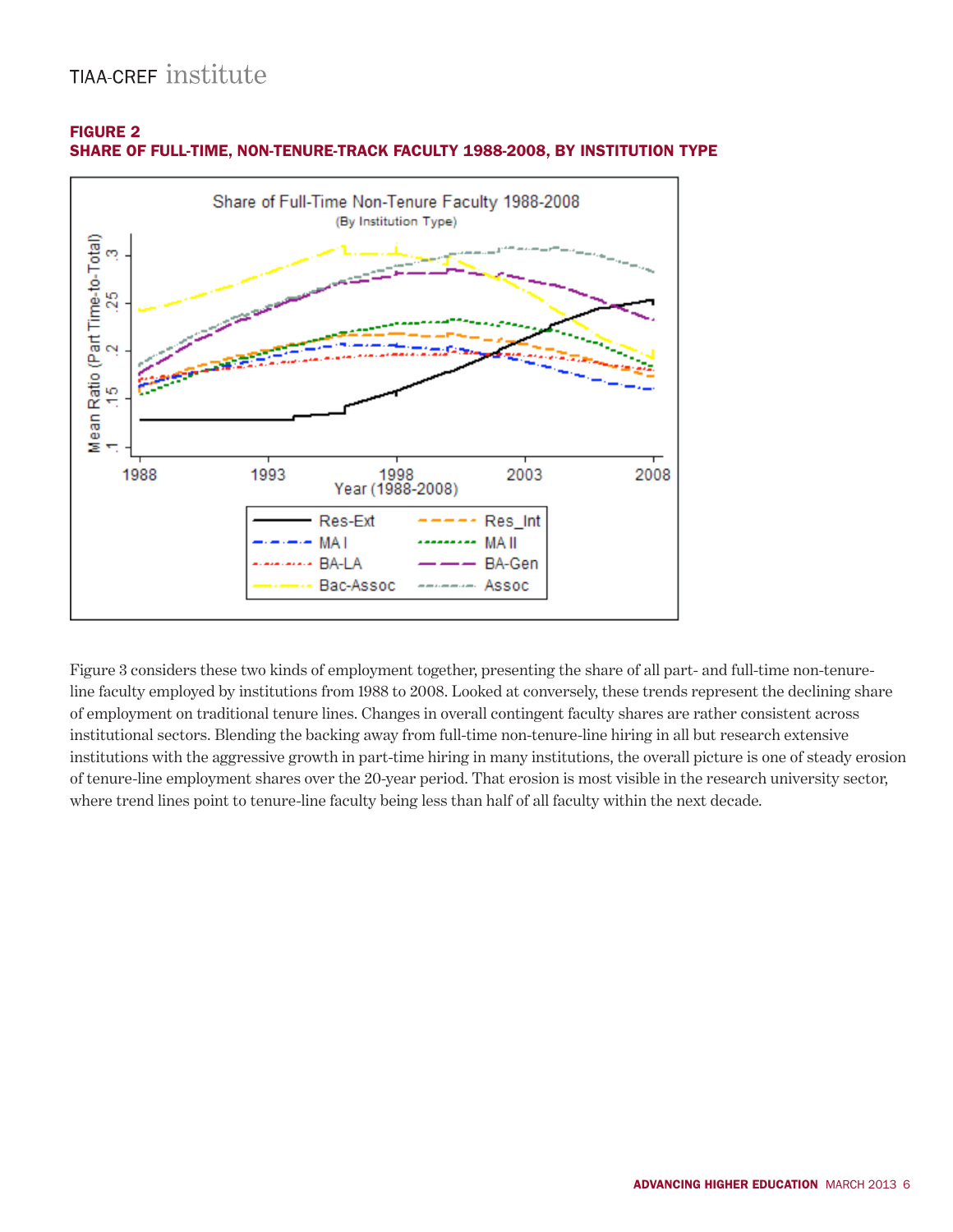

#### FIGURE 3 SHARE OF NON-TENURE-TRACK FACULTY 1988-2008, BY INSTITUTION TYPE

What factors, beyond the institutional sectors highlighted above, seem most critical in shaping the movement toward non-tenure-line shares, both full- and part-time? For example, are there differences in private institutions, for-profit institutions, and public institutions? To examine these issues, we incorporated additional data from the Delta Cost Project and used more advance statistical techniques to discern the major influences driving institutions to adapt contingent employment.

Our modeling results were striking in several respects. First, in the context of a variety of controls for confounding factors, *less historically "institutionalized" postsecondary sectors were the most likely to adopt contingent hiring.* Contingent shares of any kind were consistently associated with large part-time enrollment shares, with for-profit status, and with an institutional focus on associate-degree offerings (as in community and technical colleges). Thus, the less embedded in long historical higher education traditions (full-time students, non-profit status, baccalaureate degrees) an institution was, the more likely it was to adopt non-traditional employment.

Second, however, the *different kinds of contingent employment have different roots.* Institutions with low administrator- tofaculty ratios employed larger proportions of part-time faculty, while higher administrator/faculty ratios were associated with full-time non-tenure-line faculty employment. Part-time faculty employment was associated with large proportions of part-time students, while full-time non-tenure-line hiring was associated with smaller part-time student proportions. Institutions with lower revenues per student were especially likely to hire part-time faculty, but showed no special tendency to hire full-time non-tenure-line faculty. And, intriguingly, dating to the late 1980s, private institutions have shown a stronger commitment to part-time faculty than their public counterparts, but only in recent years have they begun to show a stronger commitment to full-time non-tenure-line faculty as well. When institutions' commitments to contingent hiring are not differentiated between the distinctive kinds of contingent status, these differences are submerged.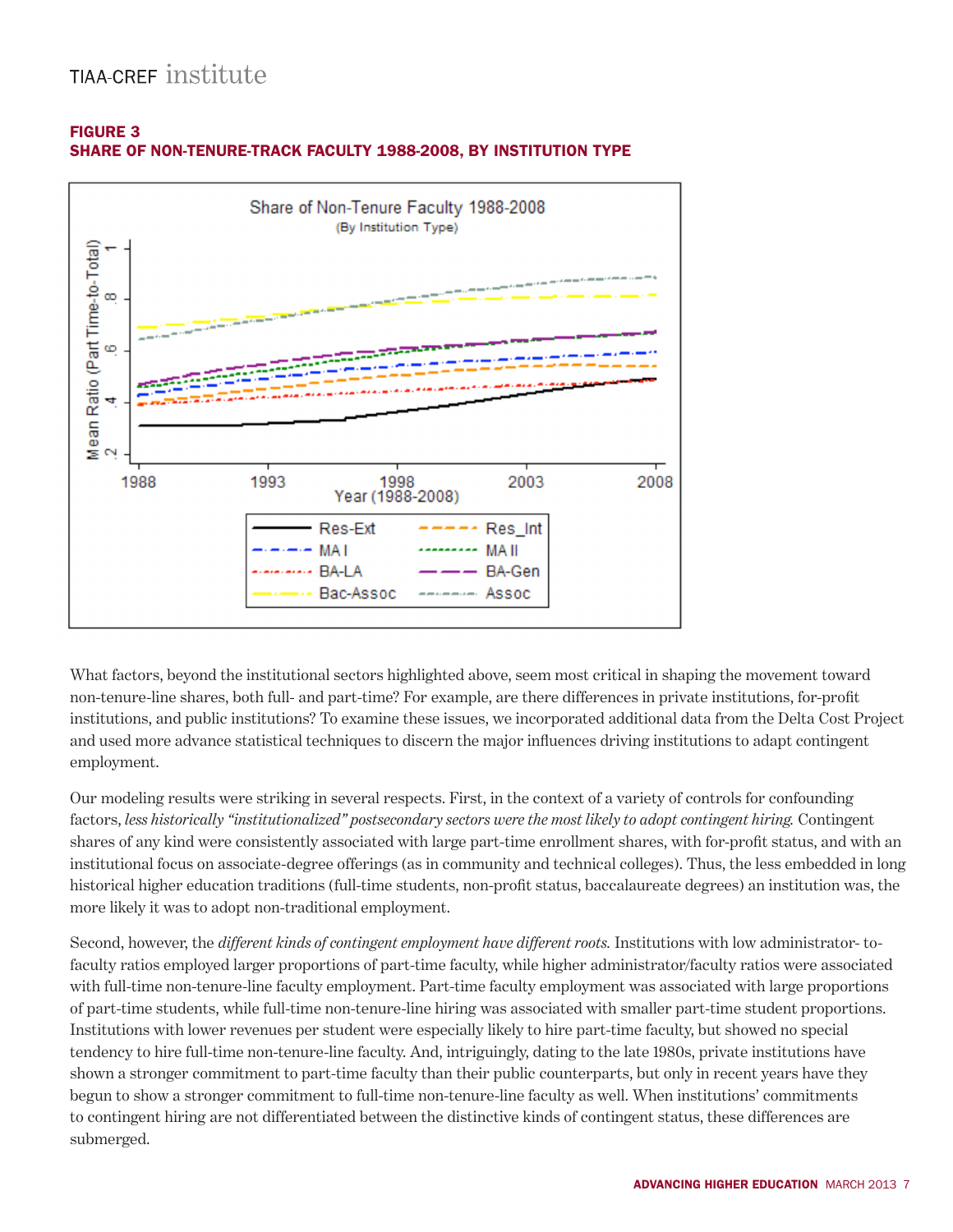Finally, *private colleges and universities are moving more speedily than public institutions toward resembling for-profit institutions* in their employment profiles. In this context, it is important to bear in mind that, with their greater pricing and spending discretion, and greater dependence on marketplace success, private institutions have always more closely resembled forprofit institutions than public-sector institutions, which all receive substantial state subsidies. To the extent that private institutions are more sensitive to marketplace demands for rapid programmatic adaptation and improved educational efficiency (e.g., see Morphew & Eckel, 2009), the finding here of more rapid employment transition, and more rapid retreat from the arguably inflexible tenure-track system, may not be surprising.

#### FACULTY VIEWPOINTS

Surveys of satisfaction among tenured and non-tenured faculty tend to show consistently rather high levels over recent decades, both with working conditions and compensation. That is, the proportions reporting themselves either very or somewhat satisfied were easily in the majority through the latest surveys, conducted in the late 1990s (Schuster & Finkelstein, 2006). There are variations, of course, among different fields and different demographic, financial, employment, and seniority levels, and the numbers reporting being "very satisfied" declined some in the 1990s, but overall there is no evidence of major declines among faculty in satisfaction since the late 1980s (*ibid.*).

With the contingency movement gaining speed over this same period, the absence of rising dissatisfaction is heartening. But interviews with specific individuals in specific professional circumstances can usefully supplement what can be learned from aggregated responses to broadly phrased survey items distributed across the wide population of highereducation faculty.

Our interview respondents' comments reflect the increasing centrality and importance of non-tenure-line faculty in contemporary higher education:

> Frankly, if they got rid of the lecturers, the department couldn't function. *-Lecturer at a public research university*

We hire some non-tenure-track faculty sometimes if they're trying to reevaluate a program…I have a friend who was hired…and it was non-tenure-track…and then…they decided, "Well, we're not going to offer Special Education anymore, which was her field,…because we can attract a lot more students by replacing our Special Education major with Elementary Education, so she was just out of a job altogether…She was just gone. *-Assistant professor at a private four-year college*

At the same time, our contingent respondents often expressed alienation from their training and from more traditionally positioned faculty:

> [Doing research] won't affect my job but I do it because I was trained to do it. I do it because I respect research. I do it because my colleagues respect it. I want them to respect me. I want to put myself in a position that maybe someday, should we ever get money again, which apparently may never happen, that there might be an opportunity to shift me over to a tenure track position. If that will be the case, then I will have the book, which is everything in this business, the book, the book, the book. So if I have one of those, the chances are better. I'm trying to set myself up for the future.

*-Lecturer at a public research university*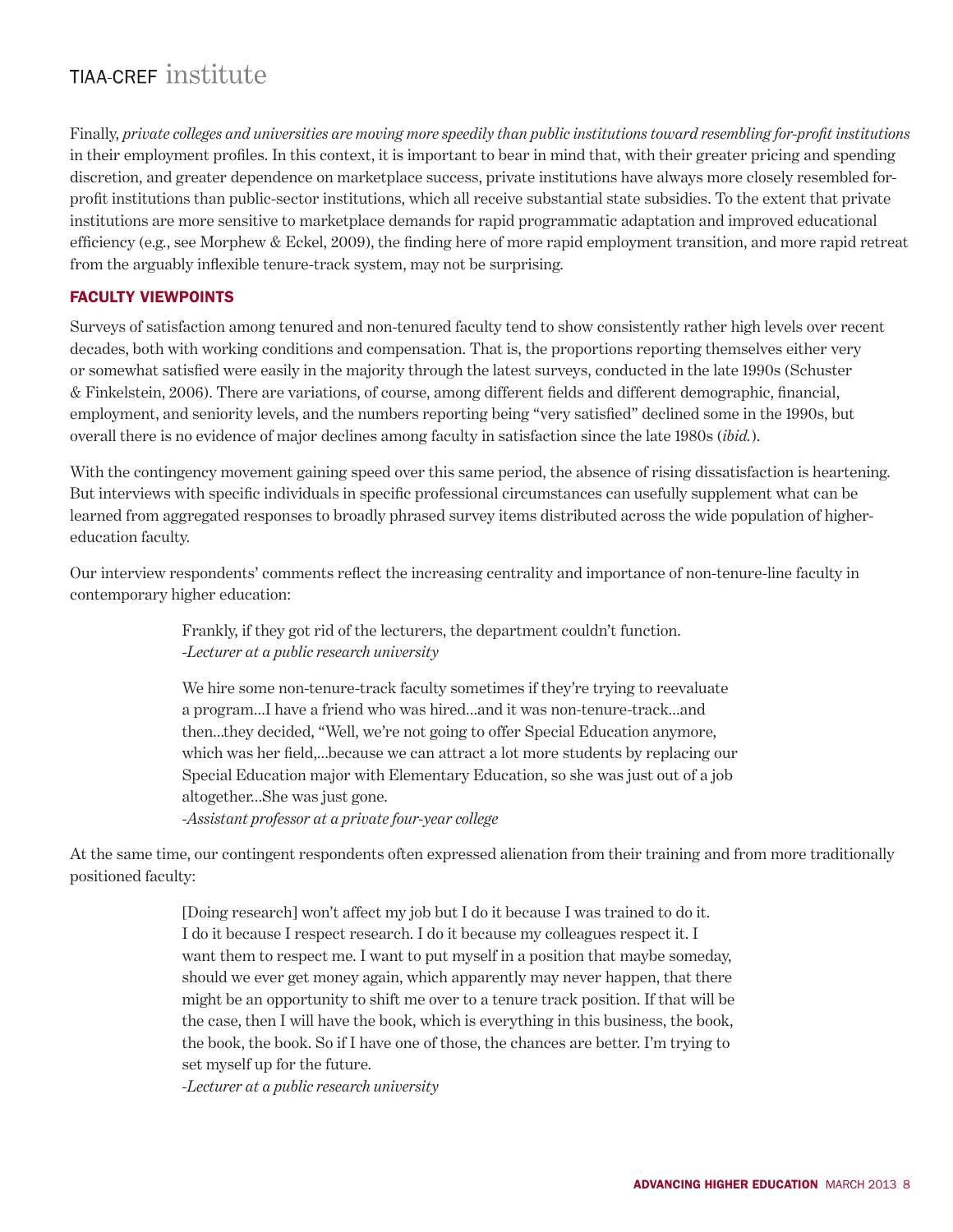But this discipline, academia as a whole, no one respects the lecturer, do they? It's tenure or nothing. And often it's a research one or nothing. And that's really a shame. I almost disrespect myself for somehow not having succeeded…. There's a logical part of me that's down on his knees and thankful that I have this job and can't believe that I have a permanent job at a place this good. And at the same time, it's like if you don't have tenure, you're a chump. *-Lecturer at a public research university*

I would honestly say through the end of the last year, that three quarters of the department would not have known my name when they passed me in the hall. *-Lecturer at a public research university* 

I've gone to interview elsewhere like last spring I had an on-campus interview at one of the smaller Wisconsin universities in the Wisconsin system and they were talking about the tenure process and I was thinking that would be so nice. You know, … your colleagues and peers respect you and say "Yes, we respect her, respect her work." So, that would be really nice. *-Lecturer at a public research university* 

Unless you have tenure, you're not quite certain that the university is invested in you. They could easily cut you loose without a problem. They don't seem to be vested in you like you are in them. *-Lecturer at a public research university*

It is important to note that nationally, many contingent faculty report being content in their roles: they work in positions largely of their choosing and are not seeking promotion or additional responsibility. As Baldwin and Chronister (2001) report, there is substantial variation among contingent faculty nationwide in goals, attitudes, and values. Unsurprisingly, therefore, the contingent faculty we interviewed did not always emphasize a sense of disadvantage or discrimination. But that does not gainsay the clear inference from our data that, for this particular set of interviewees, contingent positions can leave much to be desired. From our respondents in contingent positions, we consistently heard of anxiety and a sense of professional compromise.

#### SOME IMPLICATIONS

It is hard not to view the contemporary faculty workplace as fraught. Arrangements, roles, and responsibilities are in flux, and the faculty are both agents and targets of fundamental shifts in the business models of higher education. Disciplines vary in the degree to which they are moving away from traditional hiring arrangements and in the degree to which familiar employment patterns are disrupted (Hearn & Gorbunov, 2005). Departments vary in their pay arrangements, and in their entrepreneurialism and flexibility (Hearn, 1999 and 2008). Indeed, in some units, contingent faculty earn as much in base salary as other faculty, albeit with different responsibilities and different levels of security. But, across the board, the changes are apparent and ongoing.

It is hard to imagine the contingency movement in the various sectors of higher education not fundamentally reshaping institutional functioning as well as faculty life, for both contingent and "traditional" faculty. As virtually all U.S. institutions move toward majorities of contingent faculty, the established nature of governance, leadership, decision processes, and careers in higher education will require substantial rethinking.

From our analyses, what seems of greatest interest is the nature of the spread of the contingent movement through the nation's diverse institutional ecology. The movement emerged outside the traditional, highly institutionalized core of U.S. higher education, and thus has had an "outlaw" aspect from the beginning. Notably, the for-profit sector was and still is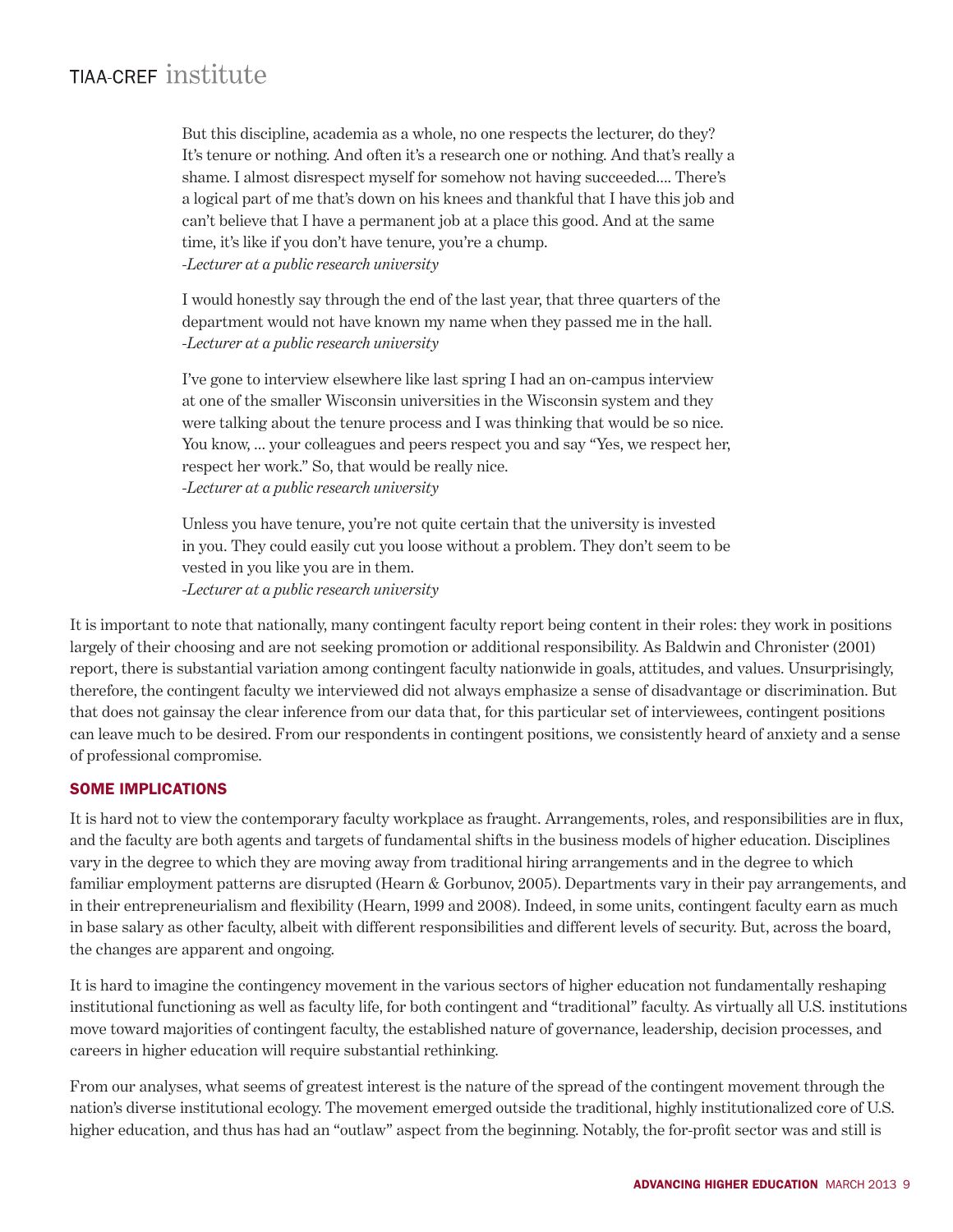the most committed to this approach to labor arrangements. The movement has spread relentlessly closer and closer, however, to the historic hearts of the enterprise, the long-established research universities and the traditional liberal arts colleges.

Our project's findings suggest, at least tentatively, that the greatest inroads of the contingency movement into these highly institutionalized sectors have come at the schools most on the edge financially and academically. Institutional stress may beget greater willingness to part from academic traditions. In these evolving contexts, the traditional hegemony of faculty may currently remain, but its future seems uncertain. With no evidence that any part of U.S. higher education is immune to the contingent movement, faculty and leaders in all settings are confronting the strong possibility that new forms of governance, management, leadership, and organization may become increasingly imperative.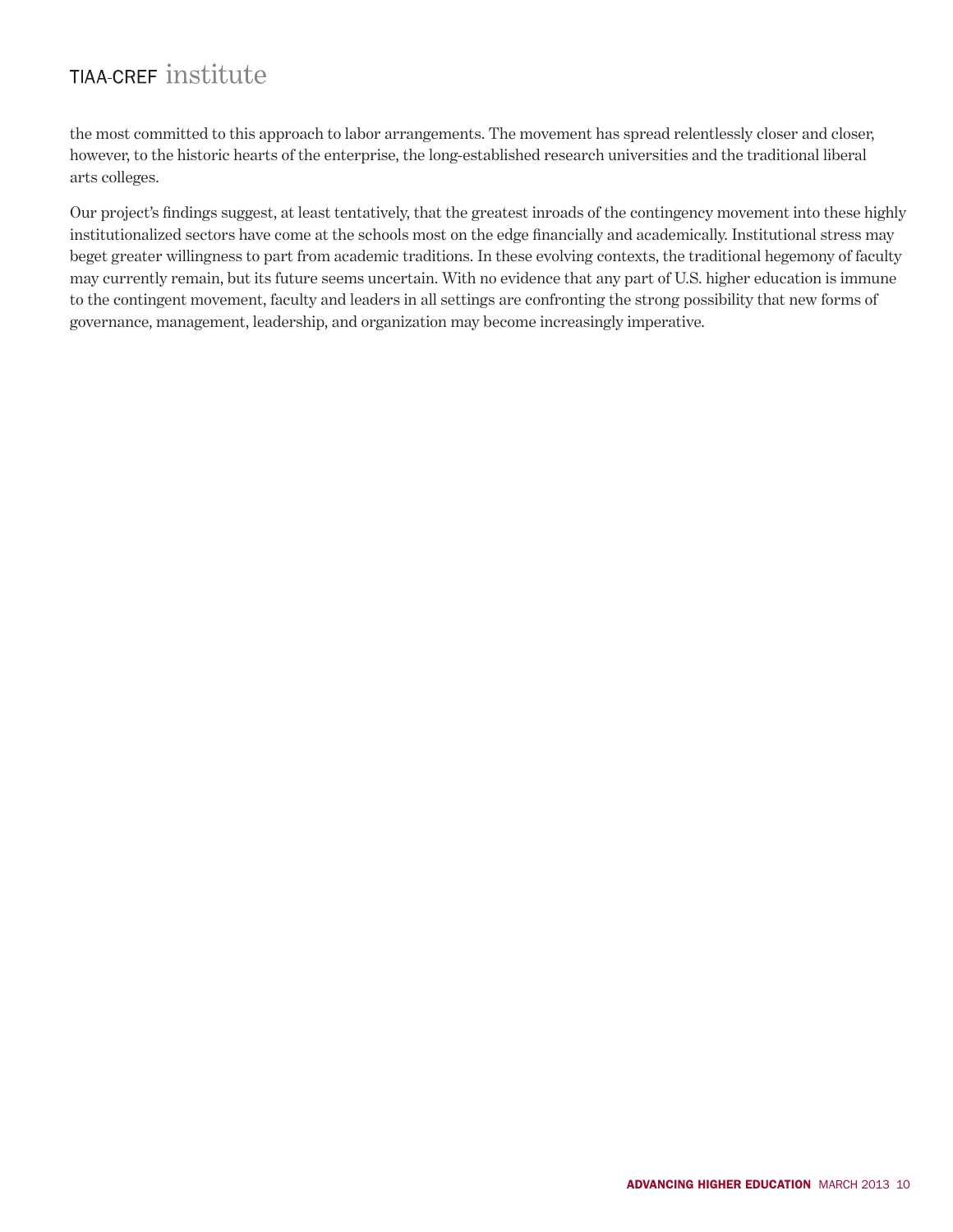#### REFERENCES

- American Association of University Professors (AAUP). (n.d.). Contingent Faculty. Retrieved from http://www.aaup.org/ AAUP/issues/contingent/default.htm.
- Baldwin, R. G. & Chronister, J. L. (2001). *Teaching without tenure: Policies and practices for a new era*. Baltimore, MD: Johns Hopkins University Press.
- Benjamin, E. (2002). How over-reliance on contingent appointments diminishes faculty involvement in student learning. *Peer Review.*
- Benjamin, E. (2003). *Exploring the role of contingent instructional staff in undergraduate learning.* San Francisco, CA: Jossey-Bass.
- Birnbaum, R. (1988). *How colleges work: The cybernetics of academic organization and leadership.* San Francisco: Jossey-Bass.

Cross, J.G. & Goldenberg, E.N (2009). *Off-track profs: Non-tenured teachers in higher education.* Cambridge, MA: MIT Press.

- Curtis, J. & Jacobe, M. (2006). *AAUP contingent faculty index 2006*. Washington, DC: American Association of University Professors. Retrieved 30 November 2010, from http://www.aaup.org/NR/rdonlyres/F05FF88E-B2A8-4052-8373- AF0FDAE060AC/0/ConsequencesAnIncreasinglyContingentFaculty.pdf
- Eckler, P., Field, M., & Goldstein, M. (2009). *New faculty majority: Does our dependence on adjunct faculty harm educational quality?* Presentation for the 40<sup>th</sup> Annual Congress of the Association of Community College Trustees. San Francisco, CA.
- Ehrenberg & Zhang (2005). Do tenured and tenure-track faculty matter? *Journal of Human Resources, 45* (3), 647-659.
- Ehrenberg, R. G. (2006). The changing nature of the faculty and faculty employment practices. In R. Clark & M. d'Ambrosio (Eds.), *The new balancing act in the business of higher education.* Cheltenham, UK: Edward Elgar.
- Fairweather, J.S. (1996). *Faculty work and public trust: Restoring the value of teaching and public service in American academic life.* Needham Heights, MA: Allyn and Bacon.
- Fairweather, J.S. (2007). Review of *the American faculty: The restructuring of academic work and careers*. *Academe Online*, May/June. Available at http://www.aaup.org/AAUP/pubsres/academe/2007/MJ/BR/Fair.htm.
- Finkelstein, M., Seal, M., & Schuster, J. (2011). A new higher education: The "next model" takes shape. *Advancing Higher Education* report, April, 2011. New York: TIAA-CREF Institute.
- Gappa, J. & Leslie, D. (1993). *The invisible faculty.* San Francisco, CA: Jossey-Bass.
- Hearn, J.C. (1999). Pay and performance in the university: An examination of faculty salaries. *Review of Higher Education*, *22* (4), 391-410.
- Hearn, J.C. (2008). *Higher education's new economics: The risks and rewards of emerging operational reforms.* Report for the American Council on Education. Washington, DC: American Council on Education. Available at http://www.acenet.edu/ programs/cpa/reports/neweconomics.
- Hearn, J.C. & Gorbunov, A.V. (2005). Funding the core: Understanding the financial contexts of academic departments in the humanities. In M. Richardson (Ed.), *Tracking changes in the humanities: Essays on finance and education* (pp. 1-45). Cambridge, MA: American Academy of Arts and Sciences.
- Hollenshead, C., Waltman, J., August, L., Miller, J., Smith, G., Bell, A. (2007). *Making the best of both worlds: Findings from a national institution-level survey on non-tenure track faculty.* Ann Arbor, MI: Center for the Education of Women.
- Jacoby, D. (2006). Effects of part-time faculty employment on community college graduation rates. *Journal of Higher Education*, *77*(6), 1081-1103.
- Lee, J. (2008). *Reversing course: The troubled state of academic staffing and a path forward.* American Federation of Teachers, Washington, D.C.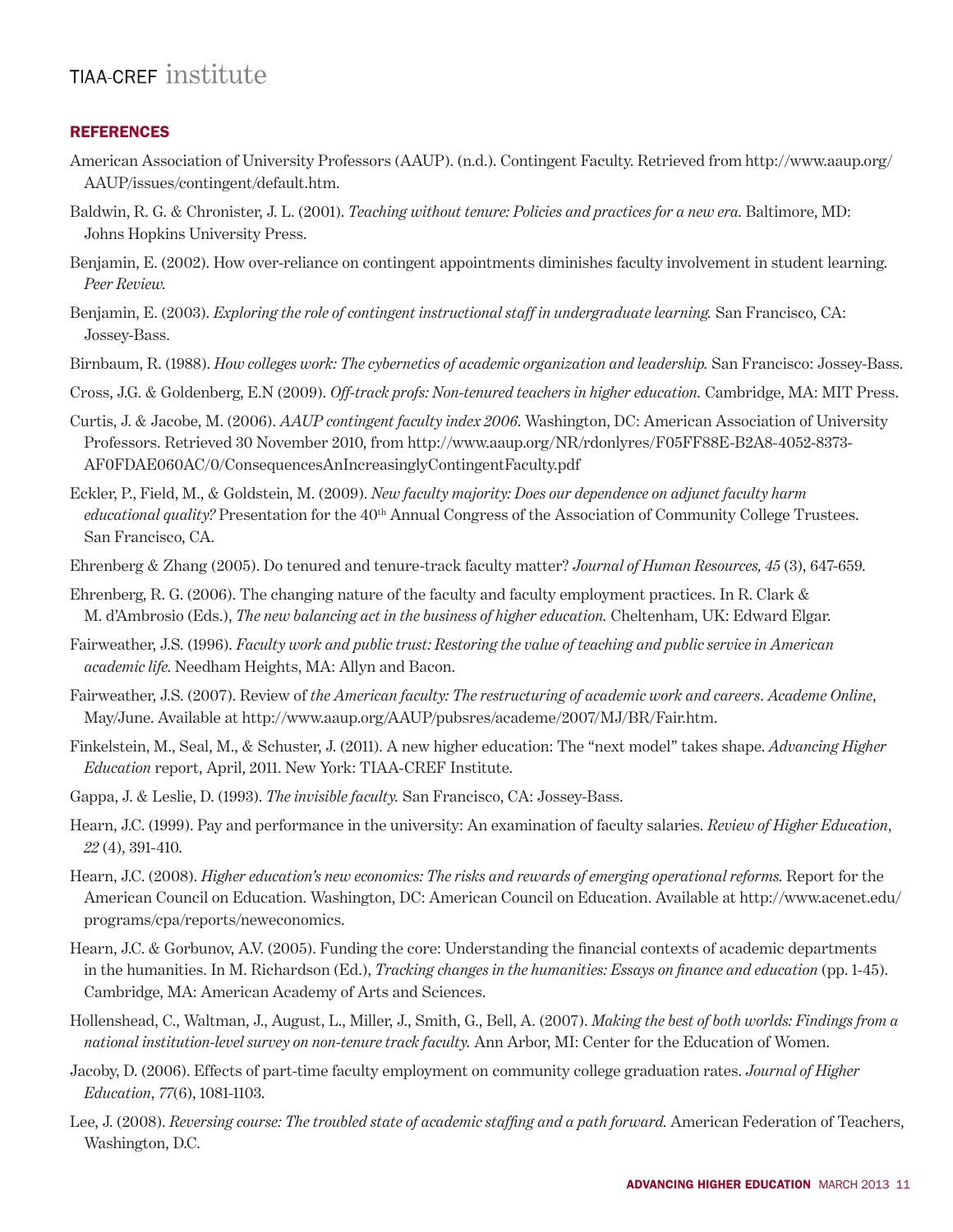- Morphew, C.C. & Eckel, P.D. (2009). *Privatizing the public university.* Baltimore: Johns Hopkins University Press.
- Outcalt, C. (2002). *A profile of the community college professoriate, 1975-2000*. New York: Routledge.
- Pascarella, E. & Terenzini, E. (2005). *How college affects students, volume 2: A third decade of research.* San Francisco: Jossey-Bass.
- Schuster, J. & Finkelstein, M. (2006). *The American faculty: The restructuring of academic work and careers*. Baltimore, MD: Johns Hopkins University Press.
- Toutkoushian, R. & Bellas, M. (2003). The effects of part-time employment and gender on faculty earnings and satisfaction: Evidence from the NSOPF:93. *Journal of Higher Education, 74* (2), 172-195.
- Toutkoushian, R., Bellas, M., & Moore, J. (2007). The interaction effects of gender, race, and marital status on faculty salaries. *Journal of Higher Education, 78* (5), 572-601.
- Toutkoushian, R., & Conley, V. (2005). Progress for women in academe, yet inequities persist. Evidence from NSOPF:99. *Research in Higher Education, 46*(1), 1–28.
- Umbach, P.D. (2007). How effective are they? Exploring the impact of contingent faculty on undergraduate education. *Review of Higher Education, 30* (2), 91-123.
- Weick, K. (1979). Educational organizations as loosely coupled systems. *Administrative Science Quarterly, 21*(1), 1–19.
- Williams, D., Gore, W., Broches, C., & Lostski, C. (1987). One faculty's perception of its academic governance role*. Journal of Higher Education, 58* (6), 629-657.